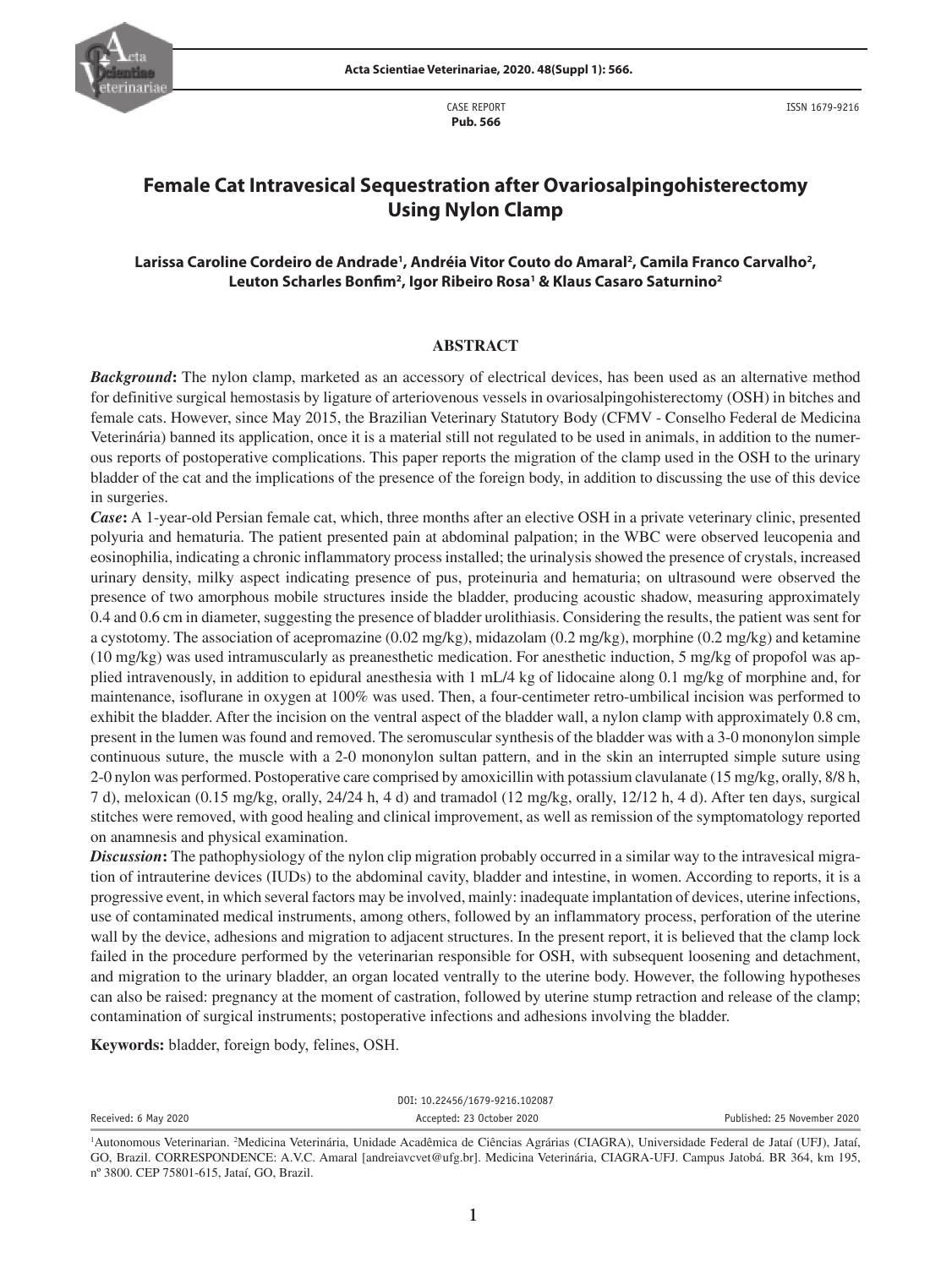## **INTRODUCTION**

In recent years, nylon 6.6 clamp, a polymer resulting from the reaction between a diamine (hexamethylenediamine) and a dihydrate (adipic acid), with six carbon atoms each, and marketed as an accessory for electronic equipment, has been used as alternative method for hemostasis in OSH [5,20]. Studies have highlighted some advantages over the conventional technique, such as: replacement of the hemostatic forceps and suture material in the ovarian and uterine stumps, decreased invasiveness, reduced surgical time and reduced final cost [2,6,22]. The Brazilian Veterinary Statutory Body (CFMV - Conselho Federal de Medicina Veterinária), according to the directive nr. 00371/2015/CFMV-PR, advised against its use in veterinary surgical procedures, due to reports of postoperative complications in the short and long term [4].

In Brazil, this device is not marketed as a surgical product, properly packaged and sterilized. Some international pharmaceutical companies already produce a clamp model that is suitable for surgical use, in accordance with the regulations of the responsible bodies, but that is still unavailable in the Brazilian market [2,6,22].

There are many complications reported in the literature due to the use of the nylon clamp in OSH in bitches and female cats, such as bilateral hydronephrosis and hydroureter, perirenal granuloma, dehiscence, evisceration, hemorrhage, intestinal necrosis and peritonitis [4,13].

Thus, the present report aims to present a case of iatrogenic foreign body, in a cat's bladder lumen after elective OSH, and to discuss the use of nylon forceps as a hemostatic method in surgical procedures for pets.

#### **CASE**

A 1-year-old Persian female cat was assisted at the Veterinary Hospital of the Federal University of Jataí (UFJ), GO, Brazil. In the anamnesis, red urine was revealed, associated with low urinary volume and high frequency, with polyuria. It was reported that the patient underwent an OSH procedure, three months earlier, in a private clinic and, subsequently, an antibiotic, indicated by the veterinarian, was used for 30 days once there were cystitis symptoms.

On the physical examination, the patient presented pain at abdominal palpation and, subsequently,

abdominal ultrasound tests, CBC, WBC and urinalysis were requested to assist in the diagnosis. In the WBC, leukopenia and eosinophilia were observed, indicating a chronic inflammatory process installed. The urinalysis showed the presence of crystals, increased urinary density, milky aspect indicating presence of pus, proteinuria and hematuria. On ultrasound, the bladder presented a normal topography, partially filled with anechoic content, normal and preserved walls, but with two amorphous structures in the lumen, presenting acoustic shadow. These were approximately 0.4 and 0.6 cm in diameter, suggesting urolithiasis.

Considering the results, the patient was referred for cystotomy. According to the anesthetic protocol of HV-UFG, the association of acepromazine (Acepran® 0.2%)<sup>1</sup> [dose of 0.02 mg/kg], midazolam (Dormium®)<sup>2</sup> [dose of 0.2 mg/kg], morphine (Dimorf®)<sup>3</sup> [dose of 0.2 mg/kg] and ketamine (Quetamina®)<sup>1</sup> [dose of 10 mg/kg] was used intramuscularly as preanesthetic medication. For anesthetic induction, propofol (Provive®)2 [dose of 5 mg/kg] were administered intravenously, in addition of epidural anesthesia with lidocaine (Xylestesin® 2%)<sup>3</sup> [dose of 1 mL/4 kg] along with morphine  $(Dimorf^{\circledast})^3$  [dose of 0.1 mg/kg]. For anesthetic maintenance, isoflurane in oxygen at 100% was used. Then, a 4-cm retro-umbilical incision was performed to exhibit the bladder. After the cystotomy, a rigid structure with approximately 0.8 cm (Figure 1) similar to a nylon clamp present in the bladder lumen was found and removed, and no urinary calculus, as suspected on ultrasound examination, was found. After



Figure 1. Photo of the foreign body removed from the urinary bladder of a 3-year-old female cat through cystotomy. It is a nylon clamp, similar to those used in electronic devices, with the conservation of the locking system, with about 0.8 cm in diameter.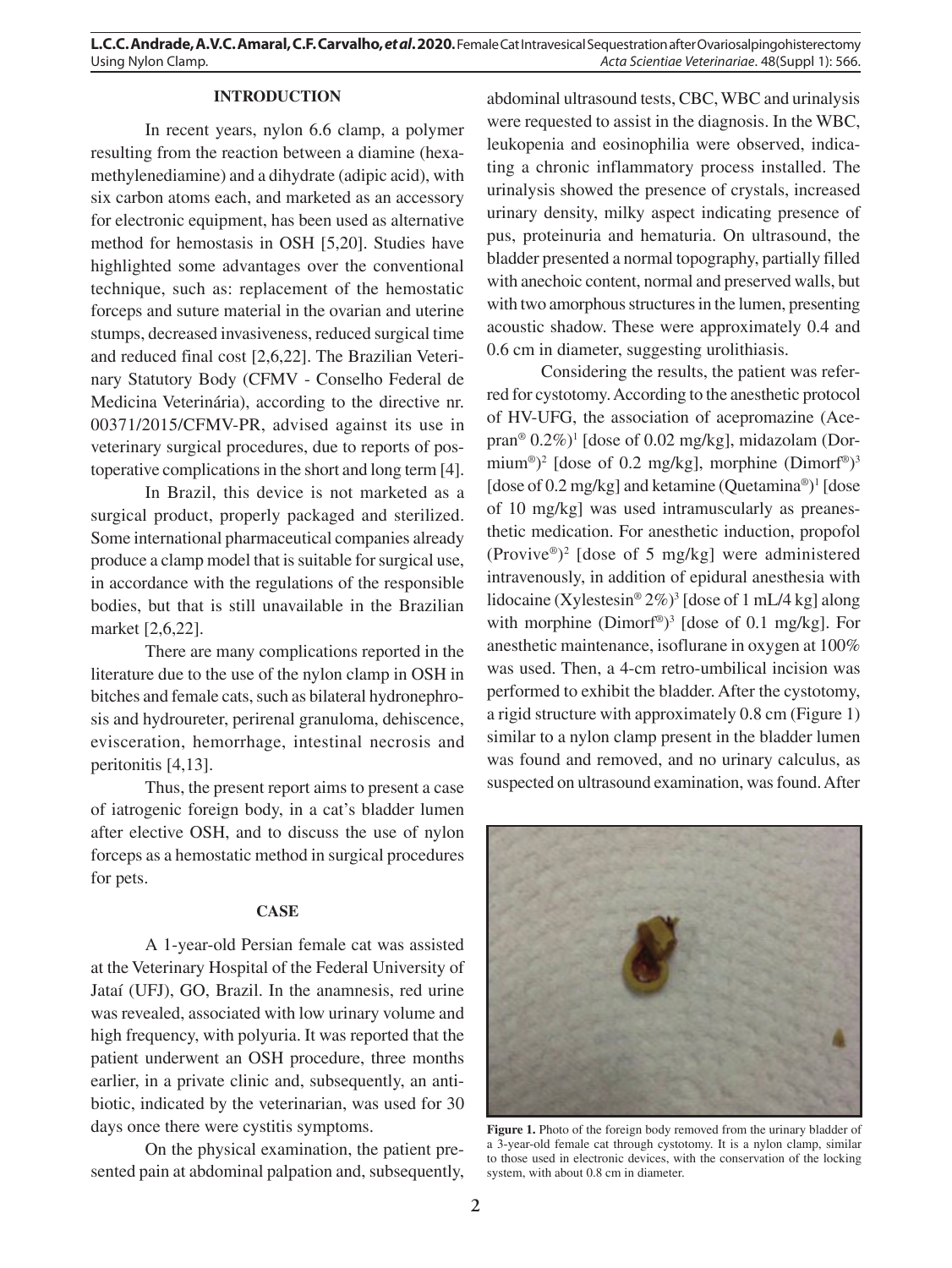## **L.C.C. Andrade, A.V.C. Amaral, C.F. Carvalho,** *et al***. 2020.** Female Cat Intravesical Sequestration after Ovariosalpingohisterectomy Using Nylon Clamp. *Acta Scientiae Veterinariae*. 48(Suppl 1): 566.

removal, the seromuscular synthesis of the bladder was made with 3-0 mononylon (Shalon® Nylon 3-0)<sup>4</sup> simple continuous suture. For the synthesis of the muscle, a 2-0 mononylon (Shalon® Nylon 2-0)<sup>4</sup> sulton standard thread was used. And finally, the synthesis of the skin was performed with a 2-0 mononylon (Shalon® Nylon 2-0)4 simple separated standard thread.

The postoperative treatment prescribed to the patient was: amoxicillin with potassium clavulanate (Agemoxi  $CL^{\circledast}$ <sup>5</sup> [dose of 15.6 mg/kg, orally, 12/12 h, for 21 days], meloxicam (Maxicam®  $0.5 \text{ mg}$ )<sup>6</sup> [dose of 0.12 mg/kg, orally, 24/24 h, for 4 days] and tramadol (Cronidor®  $12 \text{ mg}$ )<sup>5</sup> [dose of 5 mg/kg, orally,  $12/12 \text{ h}$ , for 4 days]. After 10 days, the patient returned to remove the surgical stitches, showing good healing of the surgical wound and clinical improvement, with the remission of the symptomatology reported on anamnesis and physical examination.

## **DISCUSSION**

In the routine of veterinary clinics, OSH is considered a simple surgery, even with its highly invasive character. However, some authors report recurring problems in this type of surgery, especially with the inappropriate use of nylon clamps, that can be identified immediately after the OSH procedure, or up to eight years later [1,13].

Urinary system complications such as hydronephrosis and hydroureter due to the accidental ligature of the ureters by nylon clamps, incision of ureter instead of uterine body and urinary incontinence are reported [1].

About the use of clamps in OSH, were mentioned complications such as dehiscence, loose clamps and peritonitis due to contamination or error in the use of the technique [13]. Previous training with the use of clamps on simulators are indicated before using them in surgical procedures [6]. The same author mentions that the use of this device requires greater care for its use in OSH, and the use of needle holders and grasping forceps is inappropriate to lock it, causing malfunction of the device [6].

The migration of foreign bodies and intrauterine devices to the bladder is reported in women, although extremely uncommon, usually associated with vaginal penetration or use of intrauterine devices [8,11,16,18,19].

The pathophysiology of nylon clamp migration to the bladder could supposedly be explained in a similar way to the intravesical migration of intrauterine devices (IUDs) to the abdominal cavity, bladder and intestines, in women [7,11,12,15]. According to reports, it is a progressive event, in which several factors may be involved, mainly observing: inadequate implantation of the devices, uterine infections, inappropriate use of contaminated medical instruments, among others, followed by inflammatory process, perforation of the uterine wall by the device, adhesions and migration to adjacent structures [12,15].

In the present report, it is believed that the locking system of the clamp may have been flawed in the procedure performed by the veterinarian responsible for the OSH, which caused its loosening and detaching, and subsequent migration to the urinary bladder, organ located ventrally to the uterine body. However, the following hypotheses can also be raised: pregnancy at the moment of castration, followed by uterine stump retraction and release of the clamp; contamination of surgical instruments; postoperative infections and adhesions involving the bladder.

In bitches, hematuria was reported as a clinical sign of surgical complications by OSH and the presence of loose plastic seal among the intestinal loops, omentum and flow to the ovaries [1,13]. However, the migration to the urinary bladder was not found in the literature consulted. The tests performed as the ultrasonography and urinalysis to assist in definitive diagnosis are also mentioned [1,13].

A case of urinary infection and subsequent bladder stone formation after the insertion of the levonorgestrel-releasing intrauterine system was reported in a woman [21]. The authors explained that the initial symptoms of cystitis may have occurred due to bladder perforation. Similarly, it is believed that the signs related to cystitis in the cat of this report are related to perforation of the urinary bladder, caused by migration of the nylon clamp. Probably, if the foreign body persisted in the bladder, it would lead to other complications, such as bladder stone formation [3].

It is known that intravesical structures, among which urolytes, can result in the visualization of hypoor anechogenic-type acoustic shadow-forming artifacts in the bladder ultrasonography [9]. For that reason, urolithiasis was the initial diagnosis. At ultrasonography (Figure 2), two juxtaposed, acoustic shadow-forming structures were visualized. They probably resulted from the part of the circular closed clamp and the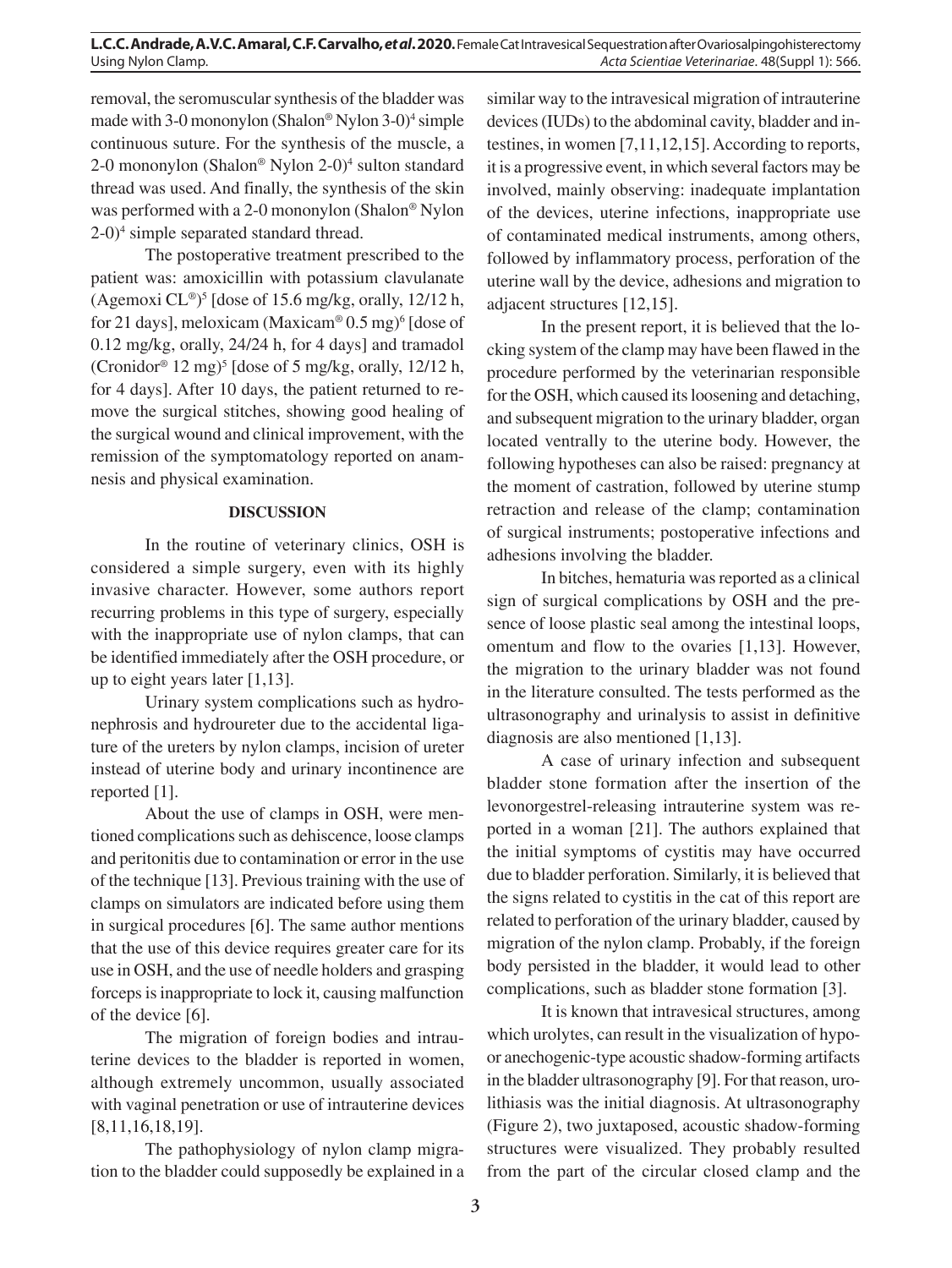

**Figure 2.** Image of ultrasound examination from the urinary bladder of a 3-year-old female cat, showing two acoustic shadow-forming circularshaped structures (a, b), measuring about 0.6 and 0.4 cm respectively.

sealing part of the clamp, which formed two distinct acoustic shadows.

The findings of the anamnesis and physical and complementary examinations indicated the presence of recurrent urinary infection and the need for uroculture and antimicrobial susceptibility testing (AST) [17]. Culture and AST of the removed foreign body would also be indicated [10]. However, the guardian did not authorize the exams. Thus, a broad-spectrum antimicrobial agent was chosen for the treatment [17].

Although there are already some studies, it is believed that the use of nylon clamp in OSH in female cats should be studied to quantify its durability, strength and reliability not to cause subsequent injuries to the patient. Veterinarians must also be trained to use this device, as the improper use of a hemostasis device can cause greater iatrogenic damage to the animal. And, despite the OSH being a routine procedure at the veterinary clinic, and being considered simple by many, it is an invasive surgery and, as any surgical procedure, deserves due care and awareness of professionals.

Thus, it was concluded that the use of nylon clamps in OSH of cats can lead to their migration to the bladder lumen, causing important urinary clinical changes. The ultrasound examination proved to be an important diagnostic complementary examination, but cystotomy confirmed to be the recommended diagnostic and therapeutic technique.

#### MANUFACTURERS

1 Vetnil Indústria e Comércio de Produtos Veterinários Ltda. Louveira, SP, Brazil.

2 União Química Farmacêutica Nacional S/A. São Paulo, SP, Brazil. 3 Cristália Produtos Químicos Farmacêuticos Ltda. Itapira, SP, Brazil.

4 Shalon Fios Cirúrgicos Ltda. São Luís de Montes Belos, GO, Brazil.

5 Agener União Distribuidora de Medicamentos Ltda. São Paulo, SP, Brazil.

6 Ouro Fino Saúde Animal Ltda. Cravinhos, SP, Brazil.

*Declaration of interest.* The authors report no conflicts of interest. The authors alone are responsible for the content and writing of the paper.

## **REFERENCES**

- **1 Atallah F.A., Silva R.S., Ramos M.L.M., Oliveira A.L.A., França T.N. & Brito M.F. 2013.** Complicações póscirúrgicas em cadelas submetidas à ovariohisterectomia no Rio de Janeiro. *Revista Brasileira de Medicina Veterinária*. 35(1): 61-69.
- **2 Barros B.J., Sanches A.W.D. & Pachaly J.R. 2009.** Utilização de abraçadeiras de náilon 6.6 (poliamida) como método de ligadura de pedículos ovarianos e coto uterino em ovariohisterectomia eletiva em cadelas (*Canis familiaris*). *Arquivos de Ciências Veterinárias e Zoologia da UNIPAR*. 12(1): 47-60.
- **3 Bartges J.W. & Callens A.J. 2015.** Urolithiasis. *Veterinary Clinics of North America: Small Animal Practice.* 45(4): 747-768.
- **4 Brasil. 2015.** Conselho Federal de Medicina Veterinária. Ofício nº 00371/2015/CFMVPR. Parecer técnico quanto a utilização de abraçadeiras de Nylon na realização de ligaduras vasculares em procedimentos cirúrgicos de pequenos animais. Brasília, DF. [Available at: <http:// www.crmvsp.gov.br/arquivo\_midia/Parecer\_Tecnico\_CFMV\_Uso\_de\_Abracadeira\_de\_Nylon.pdf >].
- **5 Colombi B.L. 2016.** Polimerização da Poliamida 6,6: Uma Breve Revisão. *Revista Eletrônica de Materiais e Processos*. 11(3): 121-129.
- **6 Costa Neto J.M., Teixeira E.M., Ferreira Filho E.M., Toribio J.M.M.L., Almeida Filho C.H.R. & Moraes V.J. 2009.** Braçadeira de náilon para hemostasia preventiva na ovariosalpingohisterectomia em gatas. *Revista Brasileira de Saúde e Produção Animal.* 10(3): 615-624.